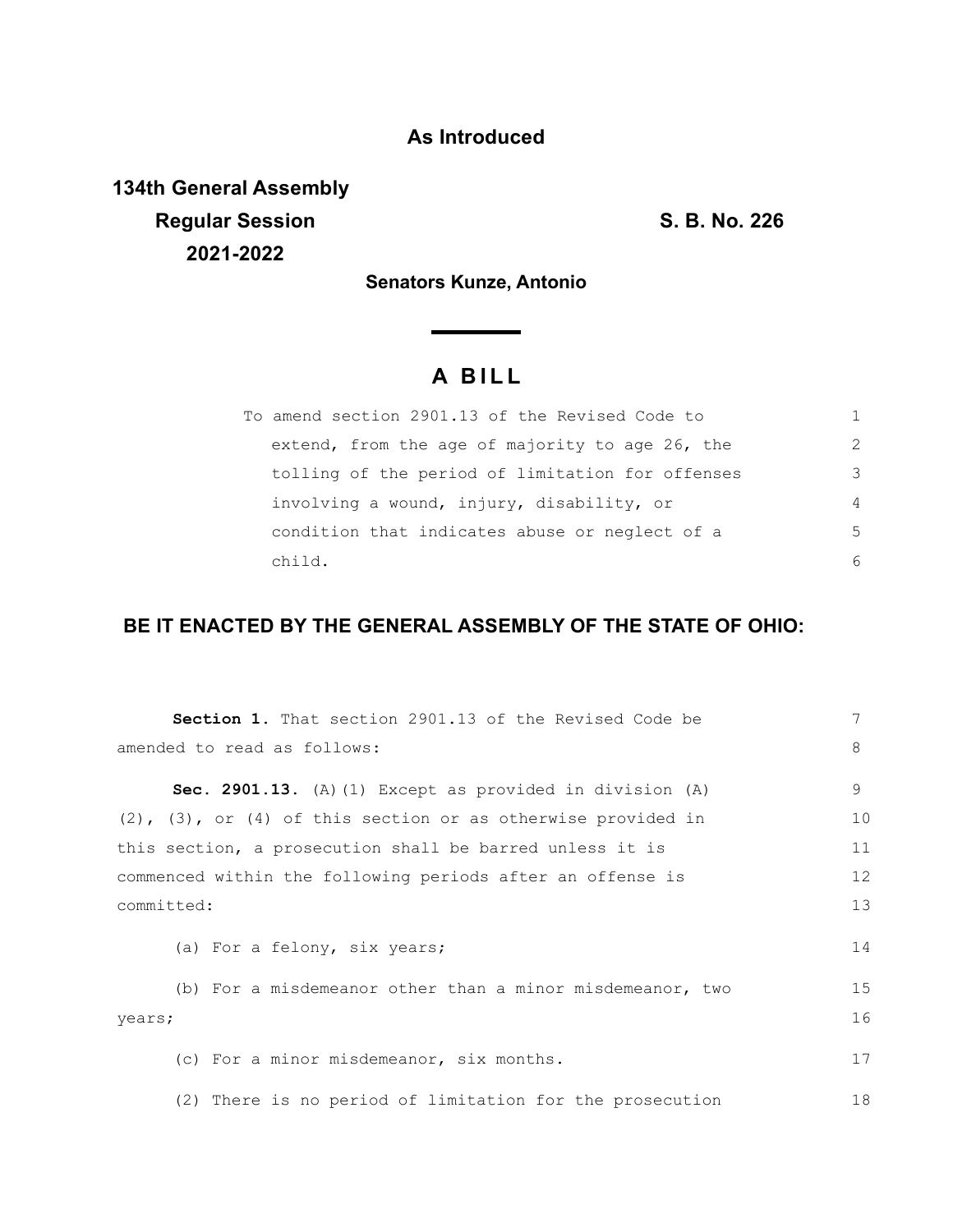of a violation of section 2903.01 or 2903.02 of the Revised Code. (3) Except as otherwise provided in divisions (B) to (J) of this section, a prosecution of any of the following offenses shall be barred unless it is commenced within twenty years after the offense is committed: (a) A violation of section 2903.03, 2903.04, 2905.01, 2905.32, 2907.04, 2907.05, 2907.21, 2909.02, 2909.22, 2909.23, 2909.24, 2909.26, 2909.27, 2909.28, 2909.29, 2911.01, 2911.02, 2911.11, 2911.12, or 2917.02 of the Revised Code, a violation of section 2903.11 or 2903.12 of the Revised Code if the victim is a peace officer, a violation of section 2903.13 of the Revised Code that is a felony, or a violation of former section 2907.12 of the Revised Code; (b) A conspiracy to commit, attempt to commit, or complicity in committing a violation set forth in division (A) (3)(a) of this section. (4) Except as otherwise provided in divisions (D) to (L) of this section, a prosecution of a violation of section 2907.02 or 2907.03 of the Revised Code or a conspiracy to commit, attempt to commit, or complicity in committing a violation of either section shall be barred unless it is commenced within twenty-five years after the offense is committed. (B)(1) Except as otherwise provided in division (B)(2) of 19 20 21 22 23 24 25 26 27 28 29 30 31 32 33 34 35 36 37 38 39 40 41 42

this section, if the period of limitation provided in division (A)(1) or (3) of this section has expired, prosecution shall be commenced for an offense of which an element is fraud or breach of a fiduciary duty, within one year after discovery of the offense either by an aggrieved person, or by the aggrieved 43 44 45 46 47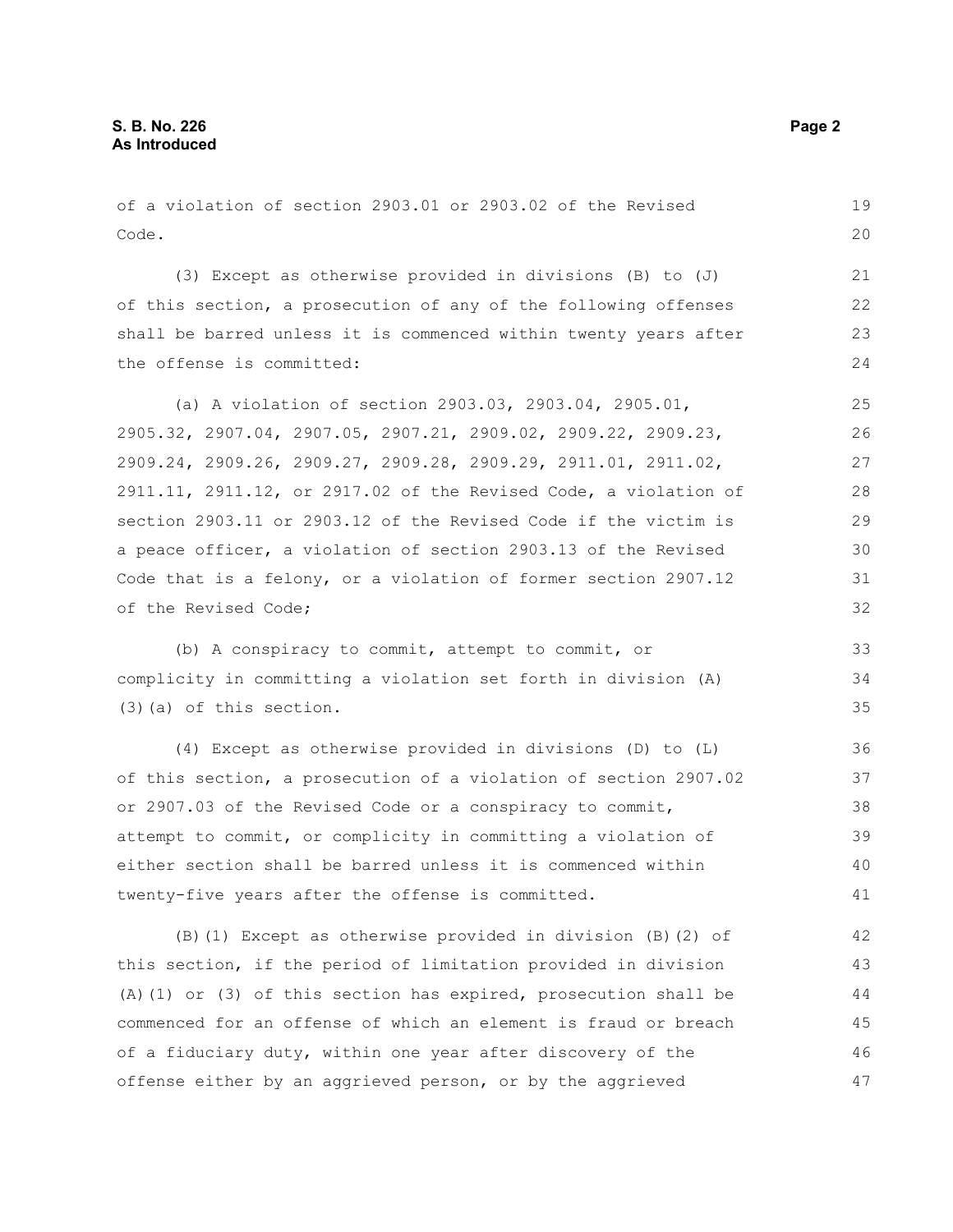| person's legal representative who is not a party to the offense.     | 48 |
|----------------------------------------------------------------------|----|
| (2) If the period of limitation provided in division (A)             | 49 |
| (1) or (3) of this section has expired, prosecution for a            | 50 |
| violation of section 2913.49 of the Revised Code shall be            | 51 |
| commenced within five years after discovery of the offense           | 52 |
| either by an aggrieved person or the aggrieved person's legal        | 53 |
| representative who is not a party to the offense.                    | 54 |
| (C)(1) If the period of limitation provided in division              | 55 |
| $(A)$ (1) or (3) of this section has expired, prosecution shall be   | 56 |
| commenced for the following offenses during the following            | 57 |
| specified periods of time:                                           | 58 |
| (a) For an offense involving misconduct in office by a               | 59 |
| public servant, at any time while the accused remains a public       |    |
| servant, or within two years thereafter;                             | 61 |
| (b) For an offense by a person who is not a public servant           | 62 |
| but whose offense is directly related to the misconduct in           | 63 |
| office of a public servant, at any time while that public            | 64 |
| servant remains a public servant, or within two years                |    |
| thereafter.                                                          |    |
| (2) As used in this division:                                        | 67 |
| (a) An "offense is directly related to the misconduct in             | 68 |
| office of a public servant" includes, but is not limited to, a       | 69 |
| violation of section 101.71, 101.91, 121.61 or 2921.13, division     | 70 |
| (F) or (H) of section $102.03$ , division (A) of section $2921.02$ , | 71 |
| division (A) or (B) of section 2921.43, or division (F) or (G)       | 72 |
| of section 3517.13 of the Revised Code, that is directly related     | 73 |
| to an offense involving misconduct in office of a public             | 74 |
| servant.                                                             | 75 |
| (b) "Public servant" has the same meaning as in section              | 76 |

(b) "Public servant" has the same meaning as in section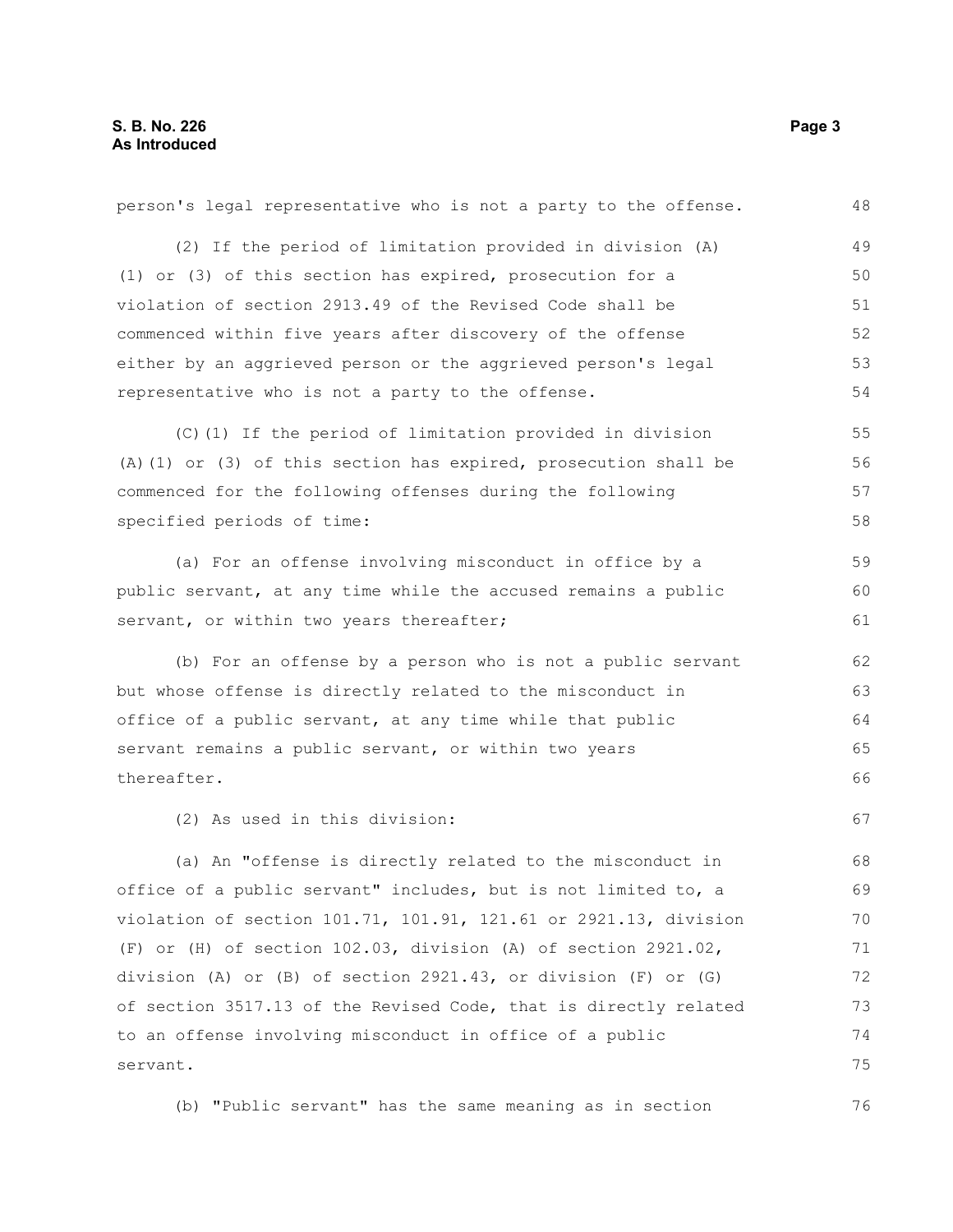2921.01 of the Revised Code.

(D)(1) If a DNA record made in connection with the criminal investigation of the commission of a violation of section 2907.02 or 2907.03 of the Revised Code is determined to match another DNA record that is of an identifiable person and if the time of the determination is later than twenty-five years after the offense is committed, prosecution of that person for a violation of the section may be commenced within five years after the determination is complete. 78 79 80 81 82 83 84 85

(2) If a DNA record made in connection with the criminal investigation of the commission of a violation of section 2907.02 or 2907.03 of the Revised Code is determined to match another DNA record that is of an identifiable person and if the time of the determination is within twenty-five years after the offense is committed, prosecution of that person for a violation of the section may be commenced within the longer of twenty-five years after the offense is committed or five years after the determination is complete.

(3) As used in this division, "DNA record" has the same meaning as in section 109.573 of the Revised Code.

(E) An offense is committed when every element of the offense occurs. In the case of an offense of which an element is a continuing course of conduct, the period of limitation does not begin to run until such course of conduct or the accused's accountability for it terminates, whichever occurs first. 97 98 99 100 101

(F) A prosecution is commenced on the date an indictment is returned or an information filed, or on the date a lawful arrest without a warrant is made, or on the date a warrant, summons, citation, or other process is issued, whichever occurs 102 103 104 105

77

95 96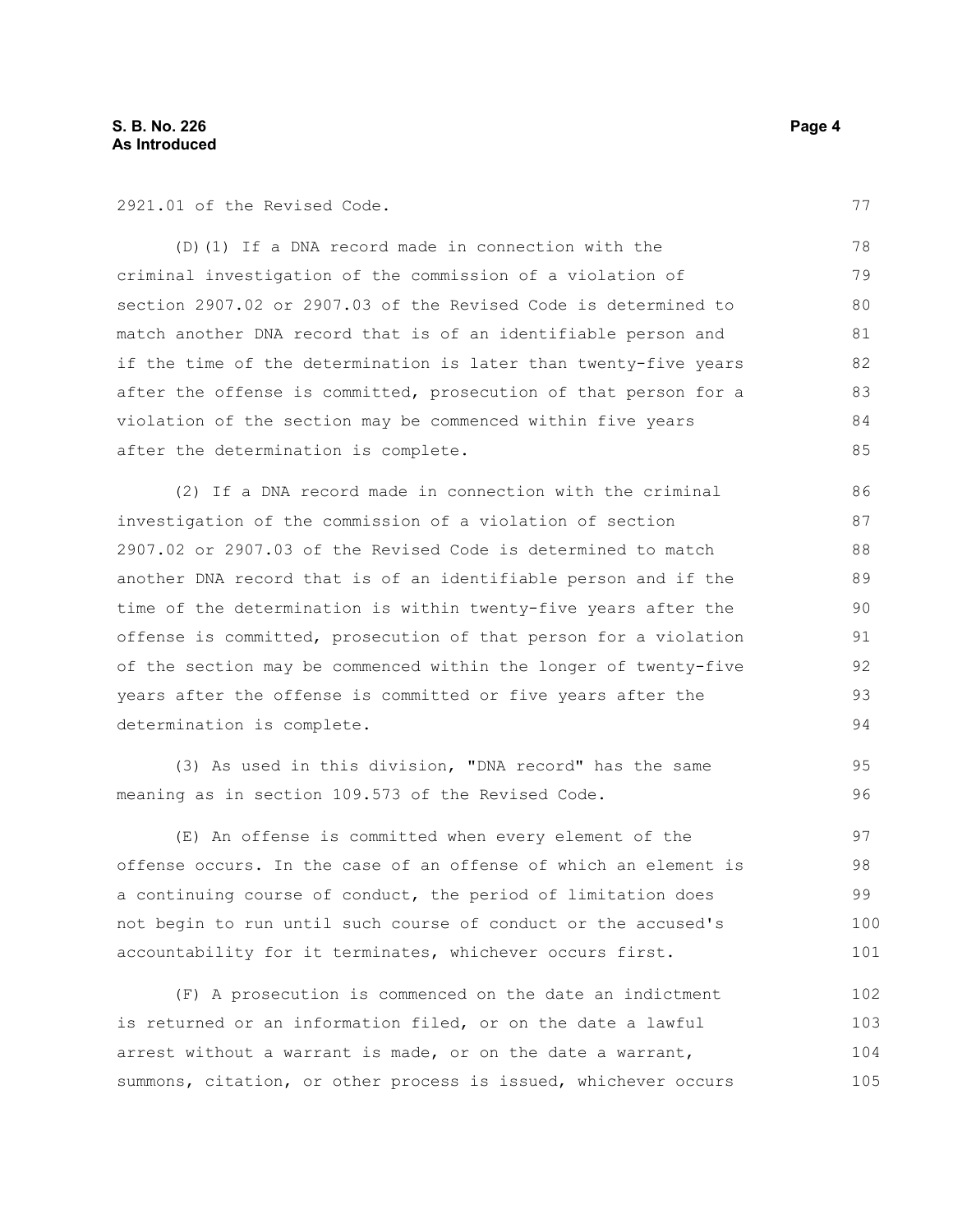## **S. B. No. 226** Page 5 **As Introduced**

first. A prosecution is not commenced by the return of an indictment or the filing of an information unless reasonable diligence is exercised to issue and execute process on the same. A prosecution is not commenced upon issuance of a warrant, summons, citation, or other process, unless reasonable diligence is exercised to execute the same. 106 107 108 109 110 111

(G) The period of limitation shall not run during any time when the corpus delicti remains undiscovered.

(H) The period of limitation shall not run during any time when the accused purposely avoids prosecution. Proof that the accused departed this state or concealed the accused's identity or whereabouts is prima-facie evidence of the accused's purpose to avoid prosecution. 114 115 116 117 118

(I) The period of limitation shall not run during any time a prosecution against the accused based on the same conduct is pending in this state, even though the indictment, information, or process that commenced the prosecution is quashed or the proceedings on the indictment, information, or process are set aside or reversed on appeal. 119 120 121 122 123 124

(J) The period of limitation for a violation of any provision of Title XXIX of the Revised Code that involves a physical or mental wound, injury, disability, or condition of a nature that reasonably indicates abuse or neglect of a child under eighteen years of age or of a child with a developmental disability or physical impairment under twenty-one years of age shall not begin to run until either of the following occurs: 125 126 127 128 129 130 131

(1) The victim of the offense reaches  $the$ -twenty-six years of age-of majority. 132 133

(2) A public children services agency, or a municipal or 134

112 113